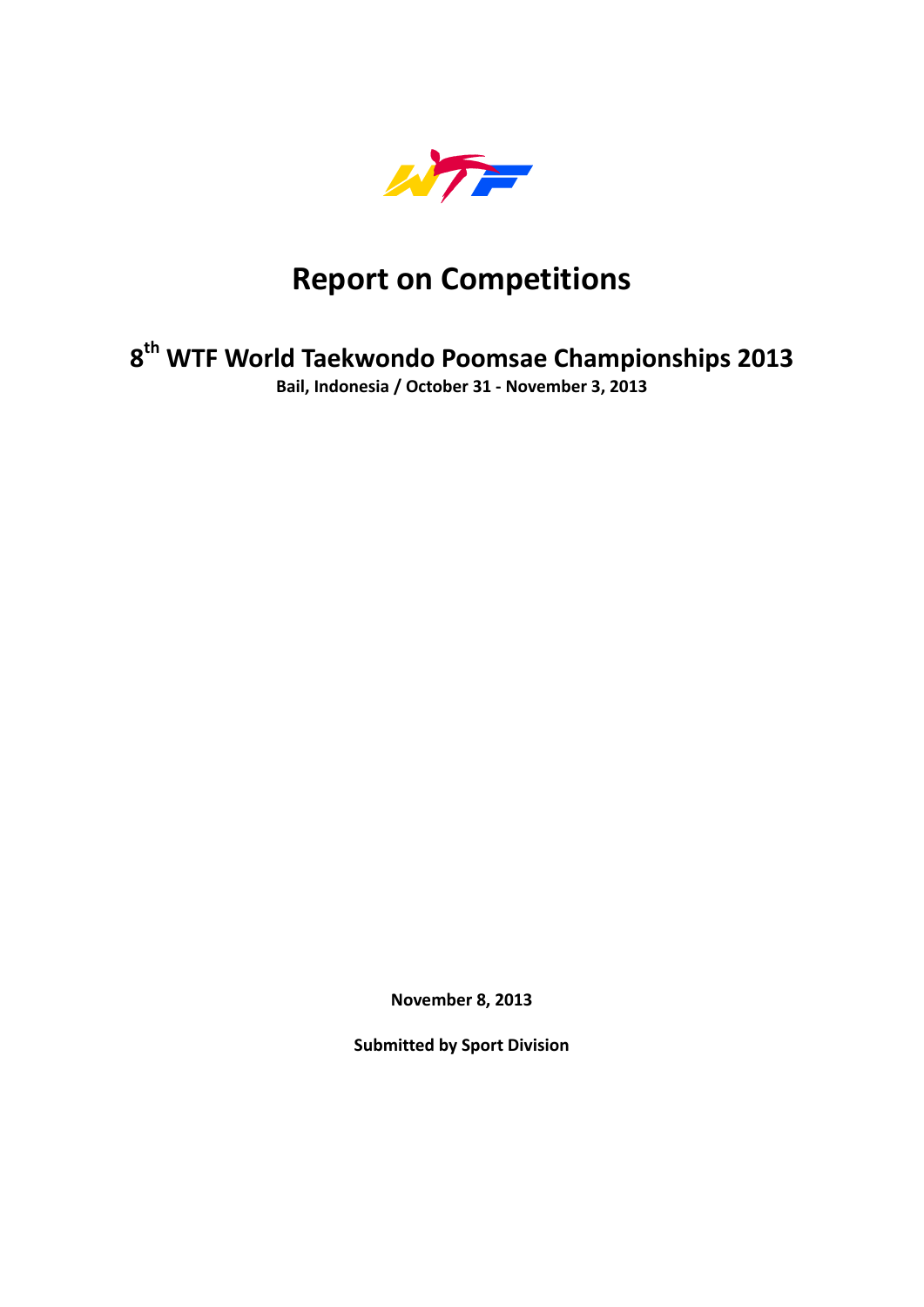| 8th WTF World Taekwondo Poomsae Championship |
|----------------------------------------------|
| Award List                                   |

| <b>Division</b> | Category | Place     | <b>Nation</b> | Name                      |
|-----------------|----------|-----------|---------------|---------------------------|
|                 |          | 1st Place | $R\Gamma$     | Marjan SALAHSHOURI        |
|                 |          | 2nd Place | KOR           | So-Hee KANG               |
|                 |          | 3rd Place | THA           | Tasana MANSO              |
| Individual (F)  | Under 17 | 4th Place | TPE           | Kan-Yu LIN                |
|                 |          | 5th Place | VIE           | Cao Cam Tien TRAN         |
|                 |          | 6th Place | MEX           | Daniela RODRIGUEZ MORALES |
|                 |          | 7th Place | PHI           | Mikeala CALAMBA           |
|                 |          | 8th Place | <b>USA</b>    | Sarah MIN                 |
|                 |          | 1st Place | <b>KOR</b>    | Gwang-hyun LEE            |
|                 |          | 2nd Place | VIE           | <b>Minh Van NGUYEN</b>    |
|                 |          | 3rd Place | THA           | Chaiyasit KWANBOON        |
| Individual      | Under 17 | 4th Place | CHN           | Ming Da HU                |
| (M)             |          | 5th Place | TRI           | <b>KOOROSH BAKHTIYAR</b>  |
|                 |          | 6th Place | TPE           | Chia Juang HUANG          |
|                 |          | 7th Place | ina           | Irsyad AZIZ               |
|                 |          | 8th Place | USA           | Ryan TUCKER               |
|                 | under 49 | 1st Place | <b>KOR</b>    | Sung-hey KIM              |
|                 |          | 2nd Place | TUR           | Mustafa YILMAZ            |
|                 |          | 3rd Place | ITA           | Andrea NOTARO             |
| Individual      |          | 4th Place | IRI           | Ahmad AKHLAGHI            |
| (M)             |          | 5th Place | PHI           | <b>June NINOBLA</b>       |
|                 |          | 6th Place | <b>ESP</b>    | Diego CARRILLO CARRASCO   |
|                 |          | 7th Place | <b>TPE</b>    | Ho Pin LIN                |
|                 |          | 8th Place | USA           | Garth COOLEY              |
|                 |          | 1st Place | <b>USA</b>    | Noreen THACKREY           |
|                 |          | 2nd Place | <b>KOR</b>    | Youn-Ja YOU               |
| Individual (F)  |          | 3rd Place | <b>ESP</b>    | Catalina HERN             |
|                 | Over 59  | 4th Place | <b>RUS</b>    | Valentina KONTORINA       |
|                 |          | 5th Place |               |                           |
|                 |          | 6th Place |               |                           |
|                 |          | 7th Place |               |                           |
|                 |          | 8th Place |               |                           |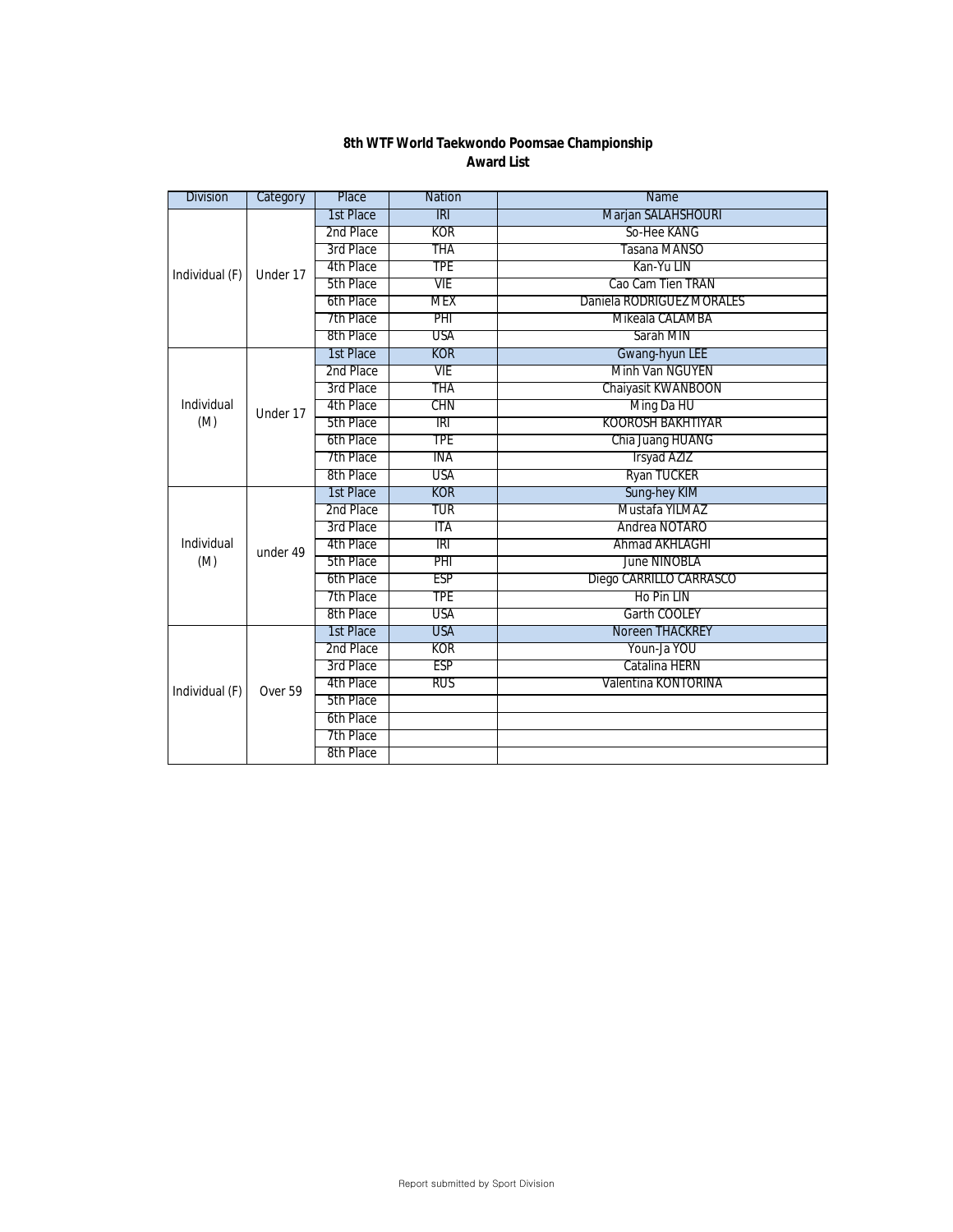|            | Over 59  | 1st Place | <b>ESP</b> | Jeong Cheol KIM KIM                                                  |
|------------|----------|-----------|------------|----------------------------------------------------------------------|
|            |          | 2nd Place | <b>KOR</b> | <b>Byung-chae LEE</b>                                                |
|            |          | 3rd Place | <b>USA</b> | Chi DUONG                                                            |
| Individual |          | 4th Place | FRA        | Moon Ho LEE                                                          |
| (M)        |          | 5th Place | MAS        | Sim Woon PAN                                                         |
|            |          | 6th Place | COL        | Oskar POSADA                                                         |
|            |          | 7th Place | <b>TPE</b> | Huo-Shih CHEN                                                        |
|            |          | 8th Place | aus        | <b>Barry JORDAN</b>                                                  |
| Team [f]   |          | 1st Place | <b>VIE</b> | Tuyet Van CHAU, Thi Le Kim NGUYEN, Thi Thu Ngan NGUYEN               |
|            | Under 29 | 2nd Place | IRI        | Negin GILSAMAEI, NASTARAN MALEKI ADERANI, Mahsa<br><b>MARDANI</b>    |
|            |          | 3rd Place | <b>THA</b> | Pich-Chapha TANAKITCHAROENPAT, Wanida<br>RAKSASRI, Salisa AMNUAYCHAI |
|            |          | 4th Place | <b>TPE</b> | Hsiang Ting CHEN, Yi Hsuan CHEN, Ying Hsian LEE                      |
|            |          | 5th Place | GER        | Samira STETTER, Claudia BEAUJEAN, Sabrina HAAS                       |
|            |          | 6th Place | PHI        | France Pauline ALARILLA, Rani ORTEGA, Janice LAGMAN                  |
|            |          | 7th Place | ITA        | Stefania PINGA, Claudia BRUZZI, Elena BLUNDO                         |
|            |          | 8th Place | USA        | CARISSA FU, Michelle CHEN, Miyako YERICK                             |
|            | Pair     | 1st Place | <b>INA</b> | Ramadhan AULIYA, Kevita RIZKIA                                       |
| Free style |          | 2nd Place | CAN        | Charlie CHONG, Gloria CHO                                            |
|            |          | 3rd Place | CHN        | Ming Da HU, Meng Yue WEI                                             |
|            |          | 4th Place | <b>VIE</b> | Thanh Trung LE, Thi Minh Thuy THOI                                   |
|            |          | 5th Place | <b>GER</b> | Roger KESTERNICH, Claudia BEAUJEAN                                   |
|            |          | 6th Place | USA        | Long NGUYEN, Kelsey HA                                               |
|            |          | 7th Place | <b>TPE</b> | Po Kai CHEN, Kan-Yu LIN                                              |
|            |          | 8th Place | <b>MEX</b> | Juan jesus SIFUENTES ZUAZUA, Iba ANA ZULEMA                          |

Technical Delegate Signature:

\_\_\_\_\_\_\_\_\_\_\_\_\_\_\_\_\_\_\_\_\_\_\_\_

*Printed : 03 Nov 2013 5:29 PM*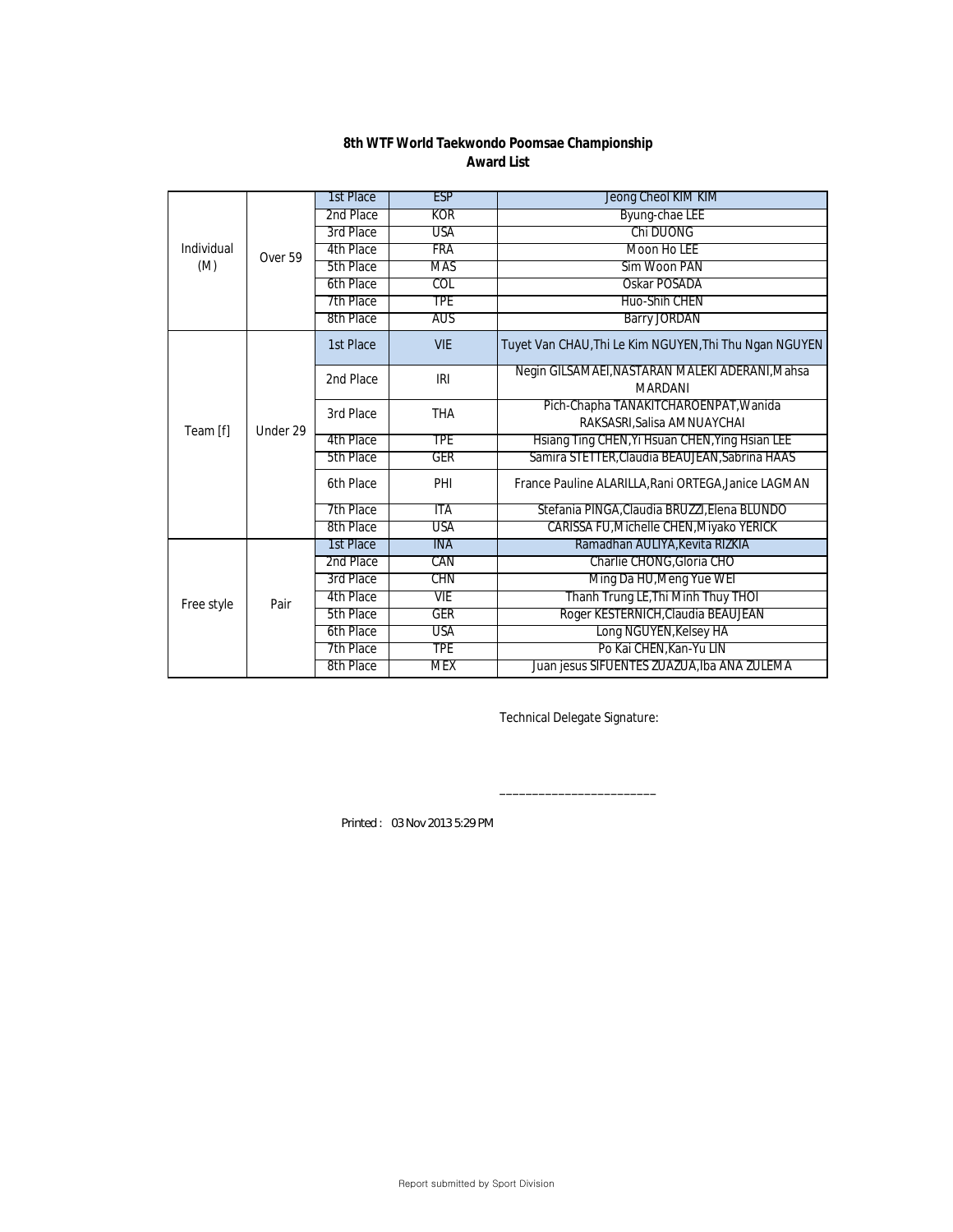| <b>Division</b> | Category | Place     | <b>Nation</b>   | Name                                            |
|-----------------|----------|-----------|-----------------|-------------------------------------------------|
|                 |          | 1st Place | <b>ESP</b>      | Laura KIM KIM                                   |
|                 |          | 2nd Place | $\overline{IR}$ | <b>ATOUSA FARAHMAND PARSA</b>                   |
|                 |          | 3rd Place | <b>GER</b>      | <b>Nicole KETTENISS</b>                         |
| Individual (F)  | Under 39 | 4th Place | VIE             | Thi Huyen Dieu NGUYEN                           |
|                 |          | 5th Place | KOR             | Eon-hwa SEONG                                   |
|                 |          | 6th Place | <b>RUS</b>      | Natalia TIPLIAKOVA                              |
|                 |          | 7th Place | USA             | Sarah LAVAN                                     |
|                 |          | 8th Place | COL             | Olga AGUDELO                                    |
|                 |          | 1st Place | <b>KOR</b>      | Jin-han LEE                                     |
|                 |          | 2nd Place | VIE             | Quoc Minh NGUYEN                                |
|                 |          | 3rd Place | iri             | Ali SALMANI                                     |
| Individual      | Under 39 | 4th Place | TUR             | Mevlut PEKCAN                                   |
| (M)             |          | 5th Place | TPE             | Li Chung WANG                                   |
|                 |          | 6th Place | PHI             | Jean Pierre SABIDO                              |
|                 |          | 7th Place | <b>FRA</b>      | Julien LE                                       |
|                 |          | 8th Place | ina             | Mukhlis ALWI                                    |
|                 |          | 1st Place | <b>KOR</b>      | Hyung-jun NOH                                   |
|                 |          | 2nd Place | <b>USA</b>      | Reggie UBIADAS                                  |
|                 |          | 3rd Place | ESP             | Alberto DELGADO V                               |
| Individual      | Under 59 | 4th Place | <b>NED</b>      | Mir Ataoddin ALAVI                              |
| (M)             |          | 5th Place | R               | SEYED HASSAN ZAHEDI HAGHIGHI                    |
|                 |          | 6th Place | <b>TPE</b>      | Shuang Hsia CHEN                                |
|                 |          | 7th Place | <b>MEX</b>      | Oscar MENDIOLA CRUZ                             |
|                 |          | 8th Place | INA             | <b>Sulis TRIYANA</b>                            |
|                 | Under 17 | 1st Place | <b>THA</b>      | Pongporn SUVITTAYARAK, Katesara KIATATCHAWACHAI |
|                 |          | 2nd Place | IRI             | KOOROSH BAKHTIYAR, Marjan SALAHSHOURI           |
|                 |          | 3rd Place | <b>MEX</b>      | Juan jesus SIFUENTES ZUAZUA, Daniela RODRIGUEZ  |
| Pair            |          |           |                 | <b>MORALES</b>                                  |
|                 |          | 4th Place | INA             | Irsyad AZIZ, Mutiara HABIBA                     |
|                 |          | 5th Place | PHI             | Raphael Enrico MELLA, Mikeala CALAMBA           |
|                 |          | 6th Place | EGY             | Mohamed HANY, May ELSHERIF                      |
|                 |          | 7th Place | VIE             | Minh Quang LAM, Cao Cam Tien TRAN               |
|                 |          | 8th Place | CHN             | Ming Da HU, Meng Yue WEI                        |
|                 |          | 1st Place | CAN             | <b>Charlie CHONG</b>                            |
| Free Style      |          | 2nd Place | PHI             | Jean Pierre SABIDO                              |
|                 |          | 3rd Place | UKR             | Oleksandr IEMELIANENKO                          |
|                 | Male     | 4th Place | <b>TPE</b>      | Po Kai CHEN                                     |
|                 |          | 5th Place | COL             | LEANDRO AUGUSTO RODRIGUEZ                       |
|                 |          | 6th Place | VIE             | <b>DINH HOANG TUNG VU</b>                       |
|                 |          | 7th Place | IRI             | Mahdi JAMALI FASHI                              |
|                 |          | 8th Place | ina             | Ramadhan AULIYA                                 |

Technical Delegate Signature:

\_\_\_\_\_\_\_\_\_\_\_\_\_\_\_\_\_\_\_\_\_\_\_\_

*Printed : 03 Nov 2013 5:29 PM*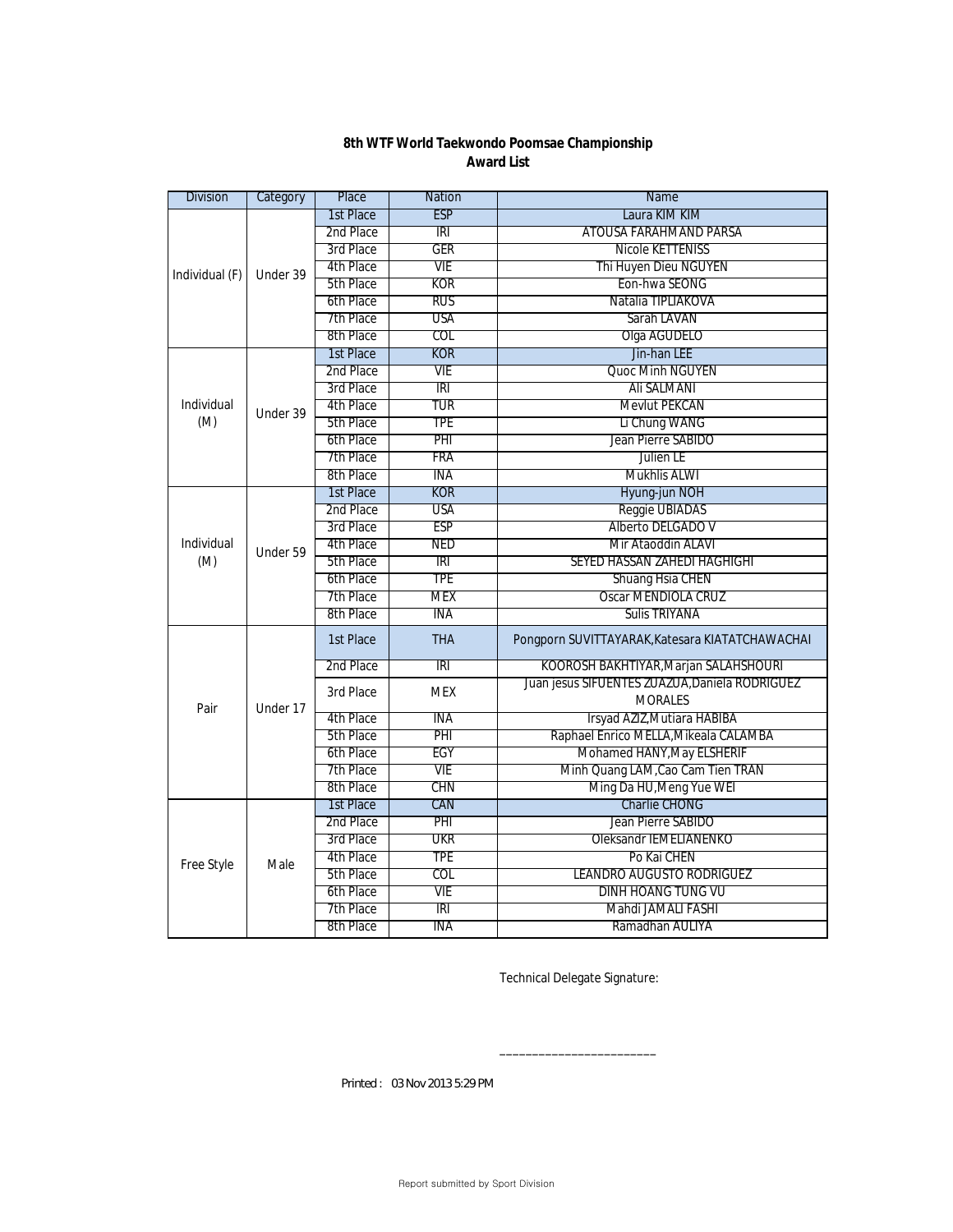| <b>Division</b> | Category           | Place     | <b>Nation</b> | Name                                         |
|-----------------|--------------------|-----------|---------------|----------------------------------------------|
|                 |                    | 1st Place | <b>GER</b>    | Thomas SOMMER                                |
|                 |                    | 2nd Place | <b>KOR</b>    | Wang-Kon HWANG                               |
|                 |                    | 3rd Place | IRI           | Mahdi JAMALI FASHI                           |
| Individual      | Under 29           | 4th Place | INA           | Maulana HAIDIR                               |
| (M)             |                    | 5th Place | PHI           | <b>Vidal Marvin GABRIEL</b>                  |
|                 |                    | 6th Place | <b>ESP</b>    | <b>Alejandro MARIN BORRAS</b>                |
|                 |                    | 7th Place | VIE           | Anh Minh LE                                  |
|                 |                    | 8th Place | <b>TPE</b>    | Chu Sheng LU                                 |
|                 |                    | 1st Place | <b>KOR</b>    | Kyeong-Ran OH                                |
|                 |                    | 2nd Place | EGY           | <b>Heba LABIB</b>                            |
|                 |                    | 3rd Place | <b>JPN</b>    | Naomi HAYASHI                                |
| Individual (F)  | Under 49           | 4th Place | ina           | Ina SARI                                     |
|                 |                    | 5th Place | USA           | Akiko REYES                                  |
|                 |                    | 6th Place | TUR           | Nesime ALTUN                                 |
|                 |                    | 7th Place | <b>RUS</b>    | Tatiana PARFENENKO                           |
|                 |                    | 8th Place | FIN           | Niina VIRTALA                                |
|                 | Under 29           | 1st Place | <b>TPE</b>    | Wei Kang PAN. Yu En TSAI                     |
|                 |                    | 2nd Place | CHN           | Song Ri HUANG. Yu Han JI                     |
|                 |                    | 3rd Place | iri           | <b>HOSSEIN BEHESHTI.Mahsa MARDANI</b>        |
| Pair            |                    | 4th Place | <b>VIE</b>    | Dinh Toan NGUYEN.Minh Tu NGUYEN              |
|                 |                    | 5th Place | PHI           | Vidal Marvin GABRIEL. Shaneen SIA            |
|                 |                    | 6th Place | MEX           | Vaslav AYALA. Ollin Yoliztlin MEDINA LOPEZ   |
|                 |                    | 7th Place | TUR           | Habip OKCU. Elif YILMAZ                      |
|                 |                    | 8th Place | <b>ESP</b>    | Daniel HIDALGO PRISUELOS. Emma CAMINO ORTEGA |
|                 |                    | 1st Place | <b>USA</b>    | Justin WANG.Rosalynn LE                      |
| Pair            | Over <sub>29</sub> | 2nd Place | <b>TPE</b>    | Ho Pin LIN.Chi Lin WU                        |
|                 |                    | 3rd Place | VIE           | Quoc Minh NGUYEN. Thi Huyen Dieu NGUYEN      |
|                 |                    | 4th Place | TUR           | Mevlut PEKCAN. Meryem YAVUZ                  |
|                 |                    | 5th Place | <b>GER</b>    | Marcus KETTENISS. Nicole KETTENISS           |
|                 |                    | 6th Place | <b>IRI</b>    | Mahdi SAMADIAN TABAR.Fatemeh ASADPOUR        |
|                 |                    | 7th Place | CAN           | Hyun Seok SEO. Tania MAKARENKO               |
|                 |                    | 8th Place | COL           | LEANDRO AUGUSTO RODRIGUEZ.Olga AGUDELO       |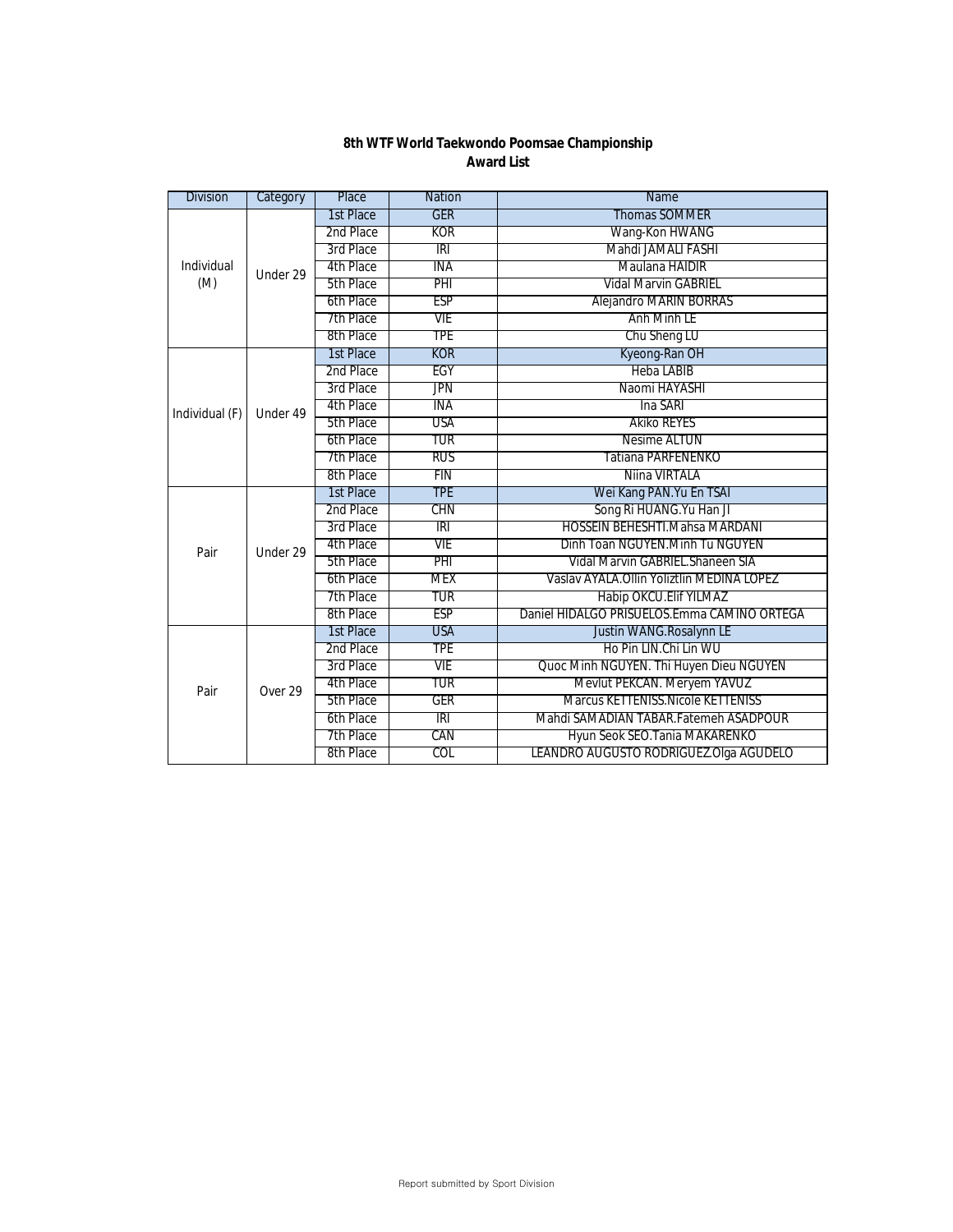|           | Under 17 | 1st Place | PHI        | Rinna BABANTO.Jocel Lyn NINOBLA.Mikeala CALAMBA                    |
|-----------|----------|-----------|------------|--------------------------------------------------------------------|
|           |          | 2nd Place | INA        | Kevita RIZKIA. Mutaqoh NISA. Mutiara HABIBA                        |
| Team (F)  |          | 3rd Place | <b>THA</b> | Katesara KIATATCHAWACHAI. Tasana MANSO. Naphassorn<br>PAOWONGSAKUL |
|           |          | 4th Place | <b>MEX</b> | Carmen Lucia ORNELAS. Daniela RODRIGUEZ MORALES. Iba<br>ANA ZULEMA |
|           |          | 5th Place | TPE        | Wen Hsuan LIAO.YI Chen LU.Chiao Wen CHIANG                         |
|           |          | 6th Place | TUR        | Sevilay KARAKILCIK.Emine AKIS.Kubra DAGLI                          |
|           |          | 7th Place | <b>USA</b> | Cindy ASANO. Mara MIYASHIRO. Sarah MIN                             |
|           |          | 8th Place | <b>DEN</b> | Cornelia HEINISCH. Annaline SOEBERG. Maria BUCHARDT                |
|           | Female   | 1st Place | PHI        | Mikeala CALAMBA                                                    |
|           |          | 2nd Place | <b>CHN</b> | Yu Han JI                                                          |
| Freestyle |          | 3rd Place | VIE        | Thi Thuy Dung NGO                                                  |
|           |          | 4th Place | <b>MEX</b> | Ollin MEDINA                                                       |
|           |          | 5th Place | USA        | <b>Kelsey HA</b>                                                   |
|           |          | 6th Place | <b>INA</b> | Defia ROSMANIAR                                                    |
|           |          | 7th Place | GER        | Samira STETTER                                                     |
|           |          | 8th Place | RUS        | Svetlana ALEKSEENKO                                                |

Technical Delegate Signature:

\_\_\_\_\_\_\_\_\_\_\_\_\_\_\_\_\_\_\_\_\_\_\_\_

*Printed : 03 Nov 2013 5:29 PM*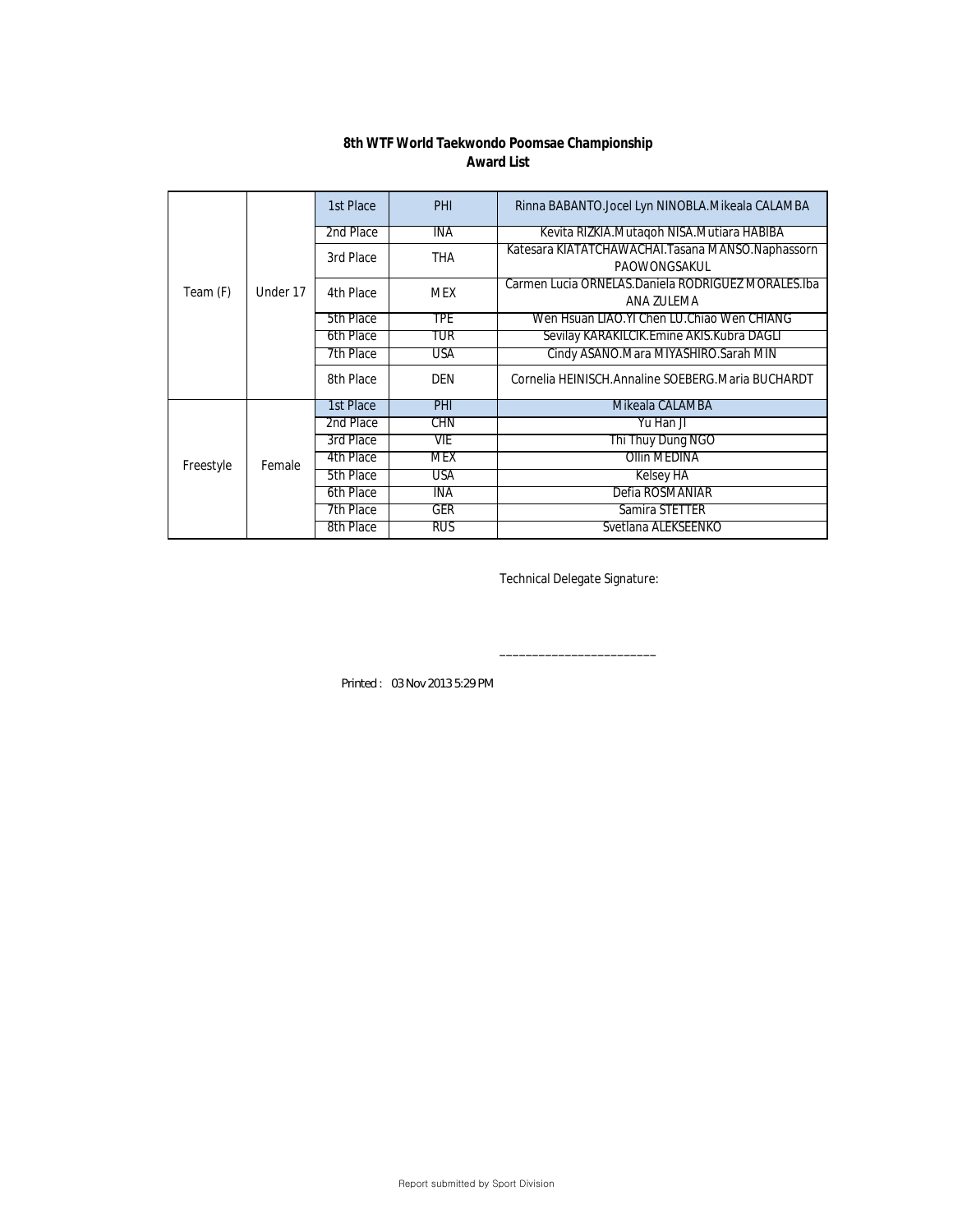| <b>Division</b> | Category             | Place     | <b>Nation</b> | Name                                                                 |
|-----------------|----------------------|-----------|---------------|----------------------------------------------------------------------|
|                 |                      | 1st Place | <b>KOR</b>    | Su-ji KANG                                                           |
|                 |                      | 2nd Place | <b>MEX</b>    | <b>Ollin MEDINA</b>                                                  |
|                 |                      | 3rd Place | CHN           | Yu Han JI                                                            |
| Individual (F)  | Under 29             | 4th Place | TUR           | Elif YILMAZ                                                          |
|                 |                      | 5th Place | <b>TPE</b>    | <b>Ying Hsian LEE</b>                                                |
|                 |                      | 6th Place | tha           | Pich-Chapha TANAKITCHAROENPAT                                        |
|                 |                      | 7th Place | ina           | Defia ROSMANIAR                                                      |
|                 |                      | 8th Place | <b>ESP</b>    | Patricia CAMINO ORTEGA                                               |
|                 |                      | 1st Place | KOR           | Yeong-Ae SEO                                                         |
|                 |                      | 2nd Place | <b>GER</b>    | <b>Imke TURNER</b>                                                   |
|                 |                      | 3rd Place | CAN           | <b>Shelley VETTESE BAERT</b>                                         |
| Individual (F)  | Under 59             | 4th Place | <b>MEX</b>    | Patricia MARTINEZ                                                    |
|                 |                      | 5th Place | SIN           | Linda SIM                                                            |
|                 |                      | 6th Place | VIE           | THI THU THUY NGUYEN                                                  |
|                 |                      | 7th Place | <b>USA</b>    | Anacleta THORNE                                                      |
|                 |                      | 8th Place | rus           | Natalia VOLKOVA                                                      |
|                 | Under 17<br>Under 29 | 1st Place | <b>THA</b>    | Pongporn SUVITTAYARAK. Parin MONYAHONG. Chaiyasit<br><b>KWANBOON</b> |
|                 |                      | 2nd Place | <b>VIE</b>    | Dinh Khoi NGUYEN.Minh Quang LAM.Thanh Trung NGUYEN                   |
|                 |                      | 3rd Place | <b>TPE</b>    | Yu Hsuan CHEN. Yan Lin HUANG. Hong Yi TSOU                           |
| Team [M]        |                      | 4th Place | <b>USA</b>    | Ryan TUCKER. Robert HENNINGS. Matthew LEE                            |
|                 |                      | 5th Place | INA           | Irsyad AZIZ.Ramadhan AULIYA.Rastra KUTAI                             |
|                 |                      | 6th Place | <b>ESP</b>    | Gerard S.Javier CABANILLAS MART.Iv JIM                               |
|                 |                      | 7th Place | COL           | Issac VELEZ. Yulio RODRIGUEZ. Daniel ZAPATA                          |
|                 |                      | 8th Place | <b>RUS</b>    | Egor KARNOVICH.Pavel SUZDALEV.Nikolai KORSUNOV                       |
|                 |                      | 1st Place | <b>VIE</b>    | Dinh Toan NGUYEN. Hieu Nghia LE. Anh Minh LE                         |
|                 |                      | 2nd Place | PHI           | Vidal Marvin GABRIEL.Raphael Enrico MELLA.Dustin MELLA               |
| Team [M]        |                      | 3rd Place | IRI           | Akbar FOROUZAN.AII NADALINAJAFABADI.HOSSEIN<br><b>BEHESHTI</b>       |
|                 |                      | 4th Place | <b>INA</b>    | Muhammad FITRACAHYANTO.Maulana<br>HAIDIR.Abdurrahman WAHYU           |
|                 |                      | 5th Place | <b>TPE</b>    | Chun Kai CHUANG. Wei Chieh CHANG. Po Kai CHEN                        |
|                 |                      | 6th Place | <b>GER</b>    | Patrick BOGUSCH.Roger KESTERNICH.Adrian WASSMUTH                     |
|                 |                      | 7th Place | <b>MAS</b>    | Jun Ee KOK.Jin Kun YONG.Hong Kai CHOO                                |
|                 |                      | 8th Place | <b>PER</b>    | Julio ANTUNEZ.Bruno SAUX COLLANTES.Renzo SAUX<br>COLLANTES           |